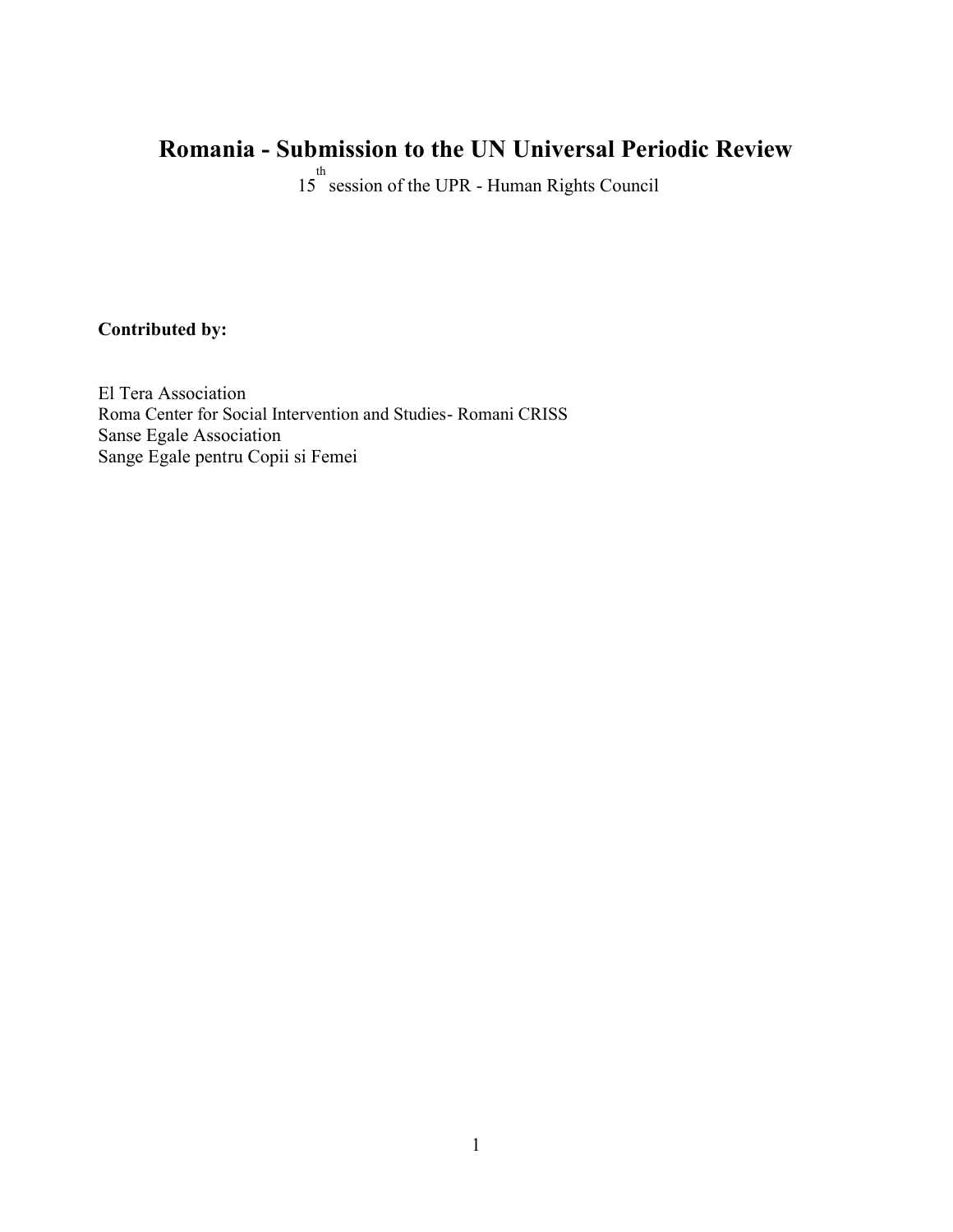#### **INTRODUCTION**

Under the universal periodic review, the submitting organizations have used primarily information collected by Romani CRISS, during 2008 until present, since Romania was most recently evaluated under the UPR. Romani CRISS, as well as human rights local monitors' organizations, are documenting cases in the field cases of violation of human rights of the Roma communities' members. The current submission will focus on the following areas: **right to human dignity; right to life; right not to be subjected to torture or to cruel, inhuman or degrading treatment or punishment, right not to be discriminated against; freedom of movement and right to leave any country; right to a standard of living adequate for the health and well-being – with a particular focus on housing and medical care; right to education.**

The submission will also look at developments since the previous review, particularly normative and institutional framework, for the promotion and protection of human rights.

#### **1. DEVELOPMENTS SINCE THE MAY 2008 SESSION**

#### **Content of recommendation no 6**

*To continue to respect and promote the human rights of vulnerable groups, including the Roma communities and to continue to take further action to ensure equal enjoyment of human rights by Roma people, as well as to take further appropriate and effective measures to eliminate discrimination against Roma and ensures in particular their access to education, housing, healthcare and employment without discrimination, and gives a follow up to the recommendations of the United Nations human rights bodies in this regard.*

The Romanian Government has reported on the implementation of this recommendation, among others, as follows:

1. *"The Romanian Police, Border Police and Romanian Gendarmerie continued their efforts in order to enlist national minorities, in particular Roma, to entrance exams organized by police and gendarmerie schools"*

In spite of this example of best practice, the conduct of law enforcement officials in the Roma communities still comes in violation with international human rights standards. During 2008-2012, Romani CRISS has documented 37 cases of misconduct of law enforcement officials in the Roma communities: excessive use of firearms, violence and abuse against Roma. For further information, please see cases described under "Right to life" and "Right not to be subjected to torture or to cruel, inhuman or degrading treatment or punishment" sections.

2. *"The Government maintained the institution of the Roma Health Mediators, who facilitate the communication between members of the Roma community and the health personnel and also their access to health care services"*

As a result of the decentralization of the services of public health, the number of Roma ealth mediators decreased from around 600 to about 250. Romani CRISS received about 100 complaints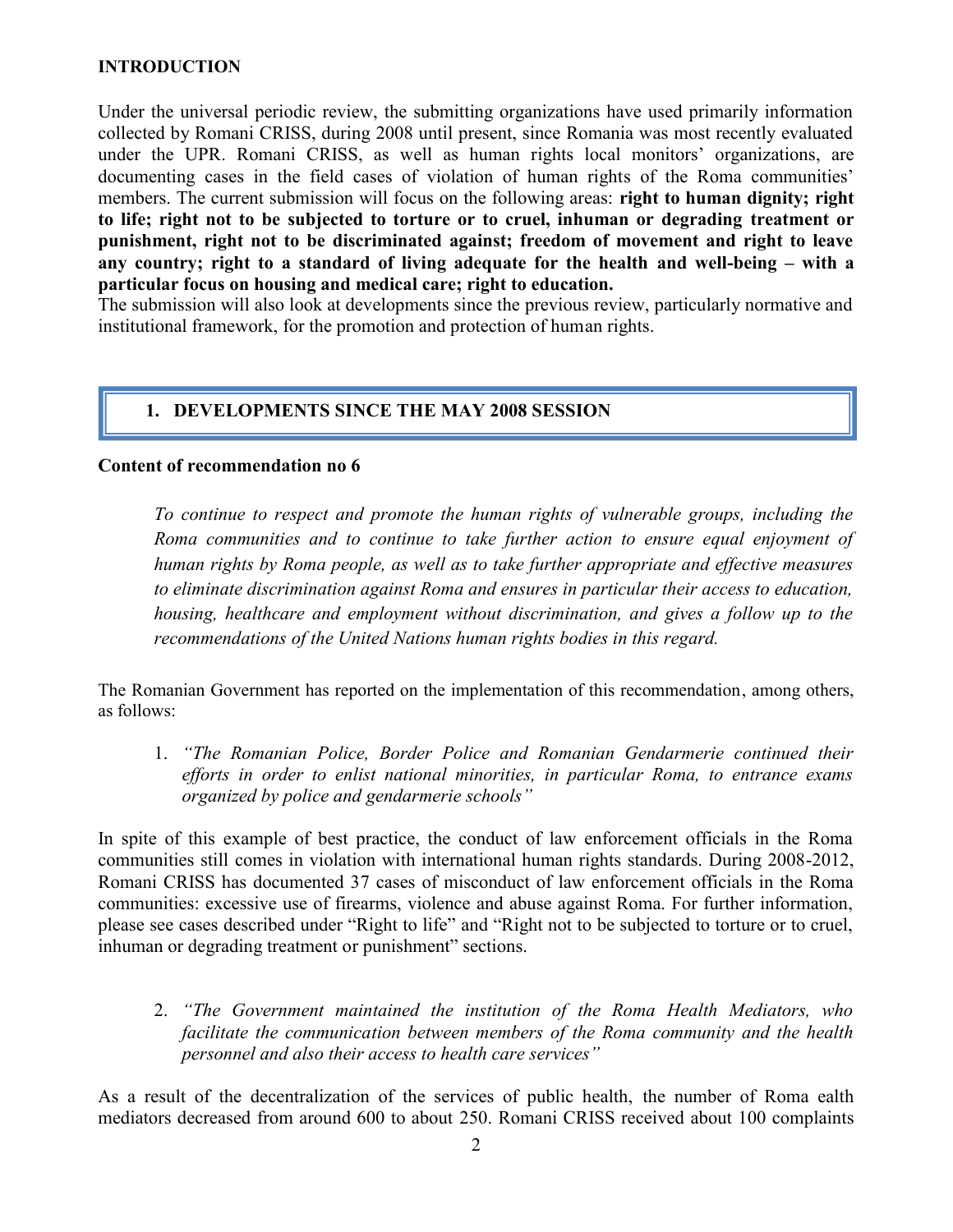from health mediators confronting themselves with issues caused by this process and assisted 35 of them, in cases such abusive dismissals, even based on ethnic grounds. Mayors refused to contract the health mediators, in some localities, although there were no implications of the local budget as the Ministry of Health was financially supporting the salaries ever since the decentralization started. Romani CRISS also disseminated this information amongst the Mayoralties. Communication with the Mayoralties was initiated, in order to solve the health mediators' issue. Therefore, although it has been representing a best practice in terms of public policies for Roma in Romania, the health mediation system confronts itself with serious issues, caused primarily by the decentralization process.

#### 3. *The Social Housing for the Roma Communities program*

The pilot program was approved in 2008. As the Romanian Government reported, by 2010 a number of 301 apartments were expected to be constructed. Firstly, there is no public information provided by the Ministry of Regional Development and Tourism or by the National Agency for Roma with regard to the status of implementation of this program. According to the Government's Decision which approves this pilot program, the communities were to be selected based on recommendations made by the National Agency for Roma and local authorities. As a result, the civil society – NGOs working in the Roma communities, were excluded from consultation regarding the communities to be included in the program. There was no transparency on the process of selection of the communities. In the past almost 4 years, the only progress made (according to the scar available information) was that the locations were established. There is no information whether there will be assured proper infrastructure for these housing establishments and access to public utilities, or whether there will be taken measures to prevent potential residential segregation.

## 4. *"In case of evictions […] the Government seeks the appropriate solutions to provide adequate housing alternatives available within the existing financial constraints.*

Forced evictions, put into practice by the local authorities without respecting legal procedures, have continued in the past 4 years. Romani CRISS has continued to document such cases. International organizations criticize the failure of the Romanian state to provide legal protection of the right to housing: "Although some Roma people live in permanent structures with legal tenancy, the authorities consider many longstanding Romani dwellings as "informal" or illegal, and their inhabitants do not have any documentary proof of tenancy, which makes them more vulnerable to evictions. Currently, Romanian law does not protect these people from forced evictions, even though these are illegal according to international standards binding Romania."<sup>1</sup>

For further details, please see the section on "Right to a standard of living adequate for the health and well-being (with particular focus on housing and medical care)."

#### **Content of recommendation no 10**

*To continue its efforts in combating discrimination and to take additional measures to fight discrimination against minorities, including the Roma population, as well as homosexuals and persons living with HIV/AIDS, and to continue the adoption of measures, including awareness raising programs, against negative prejudices and discrimination against people living with HIV and sexual minorities.*

<sup>&</sup>lt;sup>1</sup> http://www.amnesty.org/en/library/asset/EUR39/004/2011/en/5f9becde-66e9-4262-bb3aff1c3681046d/eur390042011en.pdf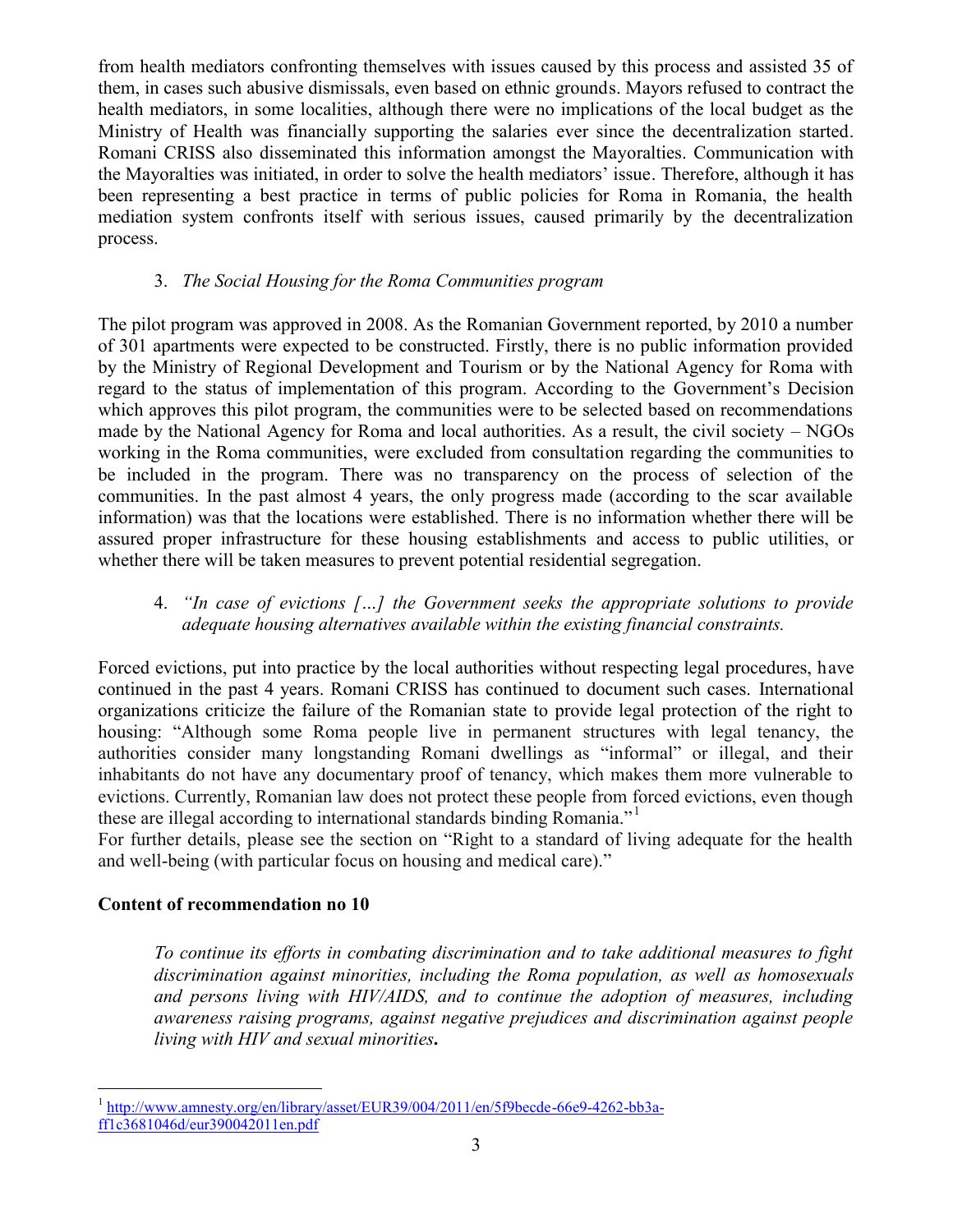The Romanian Government has reported on the implementation of this recommendation, among others, as follows:

*The 2007-2013 National Strategy for Implementing Measures on Preventing and Combating Discrimination, which is still under implementation, focuses on categories most exposed to discrimination such as Roma, persons with disabilities and people living with HIV/AIDS.*

The body responsible of the implementation of the National Strategy for Implementing Measures on Preventing and Combating Discrimination.

Although the Strategy included a provision regarding the functioning of a mechanism of consultation with key actors in combating discrimination, until present, no action was carried out to this end.

Further, there are many observations with regard to the actual functioning of this body need to be stressed. Although it was the sole institution committing to actively combat discrimination, including against Roma people, few remarks need to be marked down.

There were a high number of NCCD decisions, in the field of employment, education, access to services and public places, which ascertained acts of discrimination against Roma. On the other hand, the NCCD is not using the mechanism to monitor its decisions, as provided by law, in order to make an evaluation of the impact of different measures (warnings, recommendations, fines), nor the way this decision are implemented or if the fines are being paid.

The relative large percentage of NCCD complaints involving discrimination based on ethnicity is not an indicator of an increased awareness of the Roma population on available remedies and protection against forms of discrimination. As the NCCD reports indicate, most of the complaints regarding Roma were submitted by non-governmental organizations or by Roma persons hired in institutions, facing discrimination in the field of employment. Both specialized NGOs and Roma human resources are aware of the forms of protection against discrimination due to their specialized activity. Random members of Roma communities are not fully aware of the existence of the National Council for Combating Discrimination, or of the legal options if they face discrimination.

As a result of the Constitutional Court Decision in 2008, the mandate of the NCCD was limited: at the moment, the NCCD is able only to ascertain discriminatory normative acts and drafting recommendations, without mandatory decisions which could stop the juridical effects of such acts. This means that discriminatory normative acts are not changed, but continue to produce their legal effects, in spite of their discriminatory content. This practice is against community law, violating the provisions of 2000/43/EC and 2000/78/EC.

There are also certain procedural issues regarding the functioning of NCCD. There is lack of transparency and predictability of the decisional process, regarding the complaints addressed to the NCCD. Moreover, in most of the cases instrumented by Romani CRISS, there were significant delays in making decisions for the complaints lodged.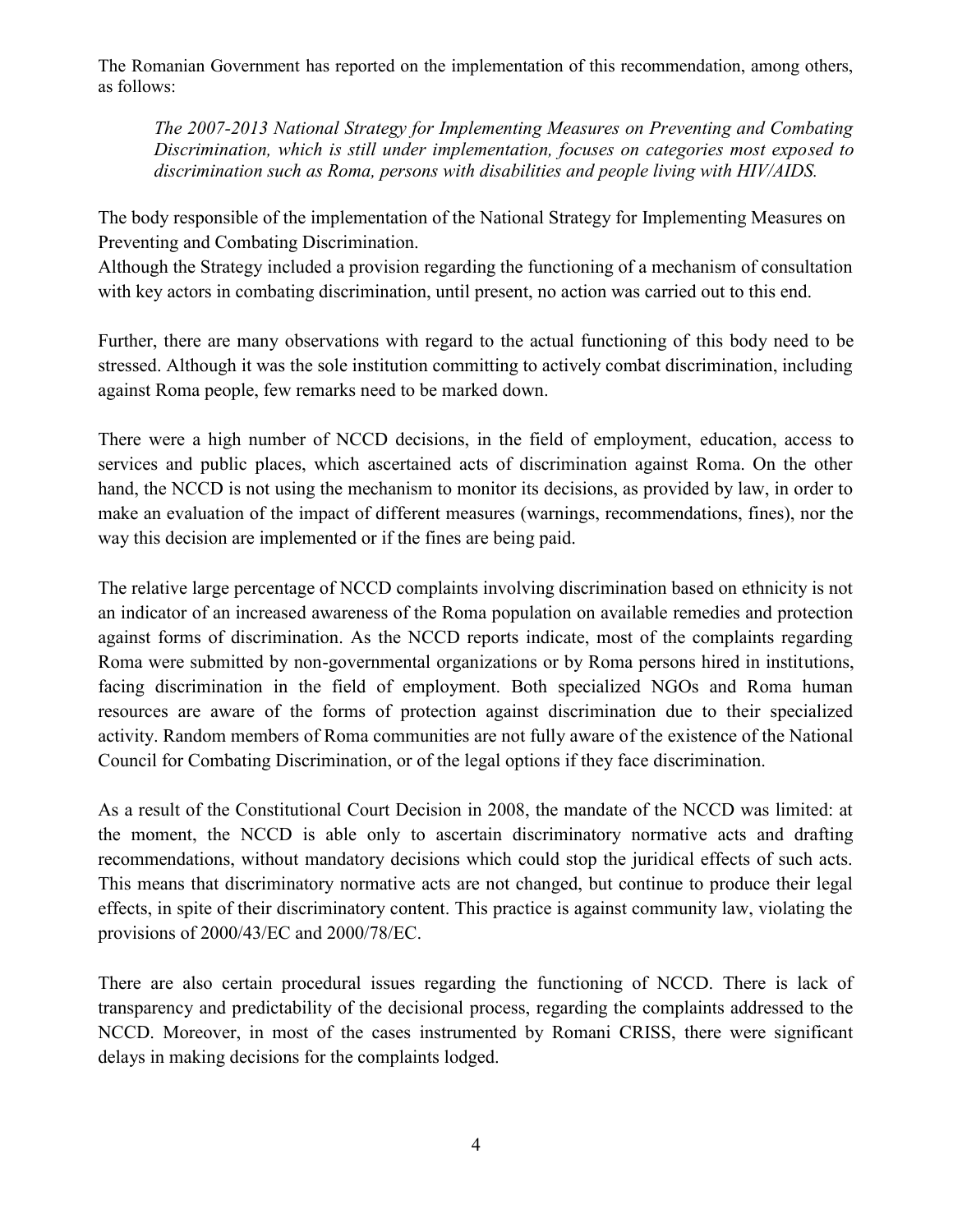The quality of the expected expertise the NCCD's Steering Board decreased and the activity of the whole institution have started to be influenced by different political parties due to the nomination procedure of the members of the Steering Board.

For example, in the past years the public discourse of politicians, members of different parties included racist comments targeting Roma. It is hard to believe that the decisions of the NCCD solving the complaints against politicians won't be influenced by the political membership of the Steering Board members.

A recent study conducted by Romani CRISS indicates the National Council for Combating Discrimination is not known very well among Roma people<sup>2</sup>. The Roma respondents who heard about the activity of the National Council for Combating Discrimination claim very low level of trust in this institution.

As a result of the low level of anti-discrimination expertise, lately, the decisions of the National Council for Combating Discrimination are not motivated – legislation and jurisprudence is strictly enumerated on several pages, but there is no actual motivation of the solutions of this body. The interpretation of the law is frequently retrograde: for example, the territorial competence was interpreted in a manner characteristic to the doctrine before World War II. Further, the National Council for Combating Discrimination has recently stated, in a decision, the anti-discrimination law doesn't apply to legal entities, which is clearly against the provisions of EC Directive 2000/43.

# **Content of recommendation no 11**

2

*To continue to work on improving the situation of children's rights, in particular Roma children's right in the areas of health care and education and to work on the negative attitudes and prejudices by the general public, in political discourse and media presentations, on police brutality and discrimination and to raise awareness of the need to improve the overall situation of human rights; and to guarantee better the rights of the child, especially the rights to civil registry, education, health and protection against violence.*

In the field of access to education of Roma children, programs were implemented both by the Romanian Government and by the civil society, through structural funds. Besides their positive outcomes, these programs had their own shortcomings, starting with inefficiency in combating school segregation and continuing with the state assuring an extremely precarious management of the structural funds and limiting the positive outcomes of the programs implemented by the civil society. For further information on access to education of Roma children, please see the section on "Right to education".

We are particularly worried about the fact that the Romanian Government has failed to address the very important issues specifically raised within this recommendation, such as prejudices in political

http://www.romanicriss.org/PDF/Stereotipuri,%20prejudecati%20%20perspectiva%20romilor%20cercetare%202011.pdf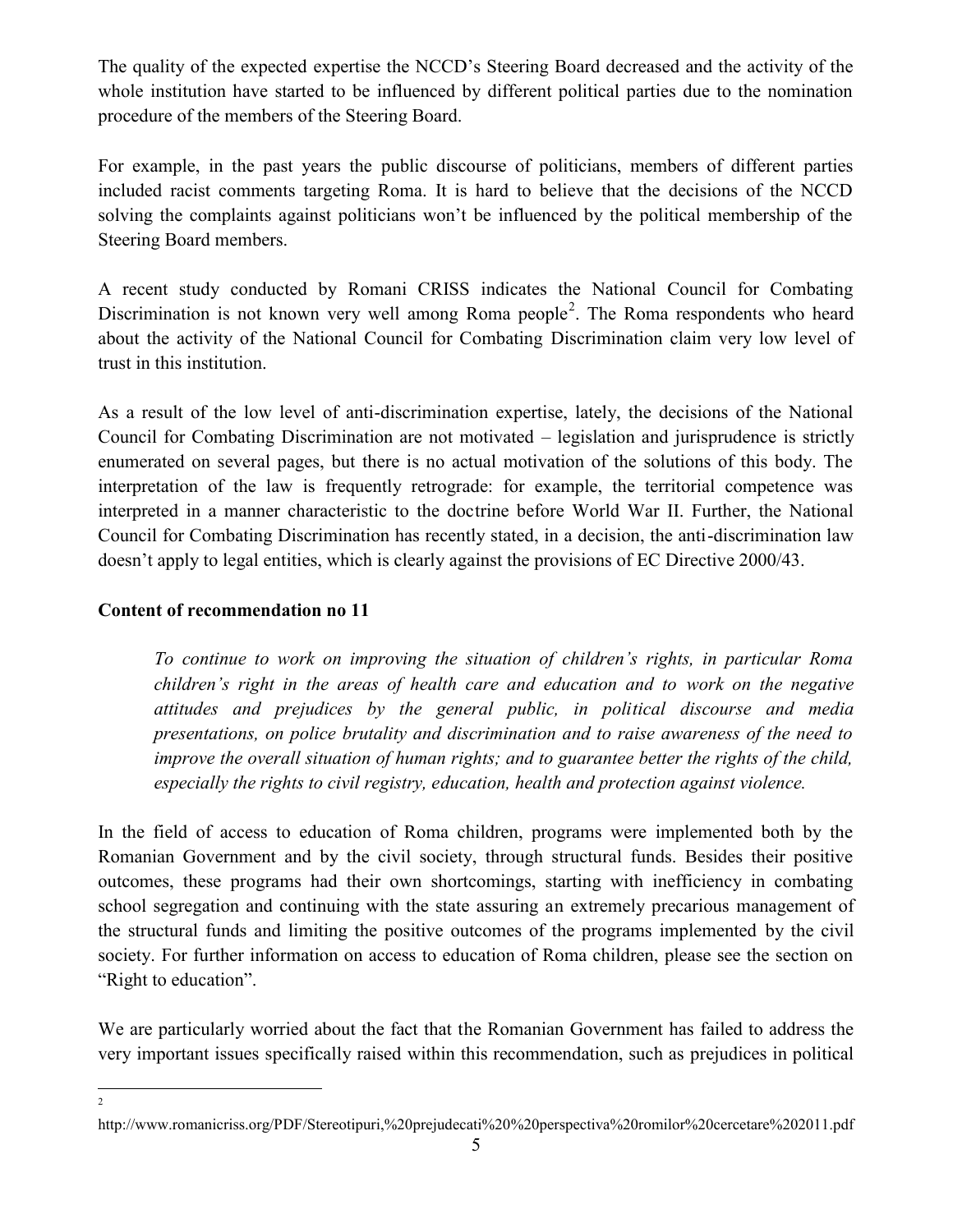discourse and media presentation, or police brutality. The prejudices and stereotypes among the general population remain an issue. Further, the anti-Roma speech continued to be promoted by politicians. Romani CRISS has documented such situations – for further details, see the section on "Right to dignity".

# **2. RIGHT TO DIGNITY**

Romani CRISS has documented 16 cases of violation of human dignity of Romanian citizens of Roma ethnicity since 2008, through publication of offensive and discriminatory press articles, or discriminatory speeches of public figures (mostly politicians).

# **Cases documented by Romani CRISS**

# *1.* **Teodor Baconschi, Ministry of Foreign Affairs racist declaration**

On February 11th 2010, Mr. Teodor Baconschi, ministry of foreign affairs, during the official meeting with the French State Secretary for European Affairs, Pierre Lellouche, has associated directly the delinquency with the ethnicity. He declared that "We have some physiological, natural issues of delinquency, in some of the Romanian communities, especially around the community of Romanian citizens of Roma ethnicity".

On February the 15th, a group of NGOs have issued a press release regarding the discriminatory content of Baconshi's statement, signing also a protest letter.

On February 16th, the Ministry of Foreign Affairs has published on its website a press release, mentioning the protest letter signed by the NGOs. Both the institution, as well as ministry Baconschi rejects the racist interpretation of the statement mentioned above. The ministry explained that he wanted to emphasize that in each community there is a "natural" rate of delinquency. It is also mentioned that the statement criticized by the NGOs was removed from the website. In fact, the statement was still posted on the website, at the moment when the complaint was lodged in front of the NCCD, but the terms "physiological", "natural" and "around Roma communities" had been replaced with suspension points.

The NGOs which signed the protest letter have also signed a complaint in front of the NCCD. Mr. Teodor Baconschi has explained biologically the association with criminality, explanation which characterizes the Nazi Germany for Holocaust motivation. The activity of the public institution represented by the Ministry of Foreign Affairs is subordinated to a racist thinking.

The NCCD has stated the act was discriminatory, but hasn't applied any of the legal sanctions: fine or warning – it has made a *recommendation,* which is clearly not a sanction under the national legislation, or under the EU Race Directive 2000/43. Therefore, the decision was appealed in front of the Court of Appeal.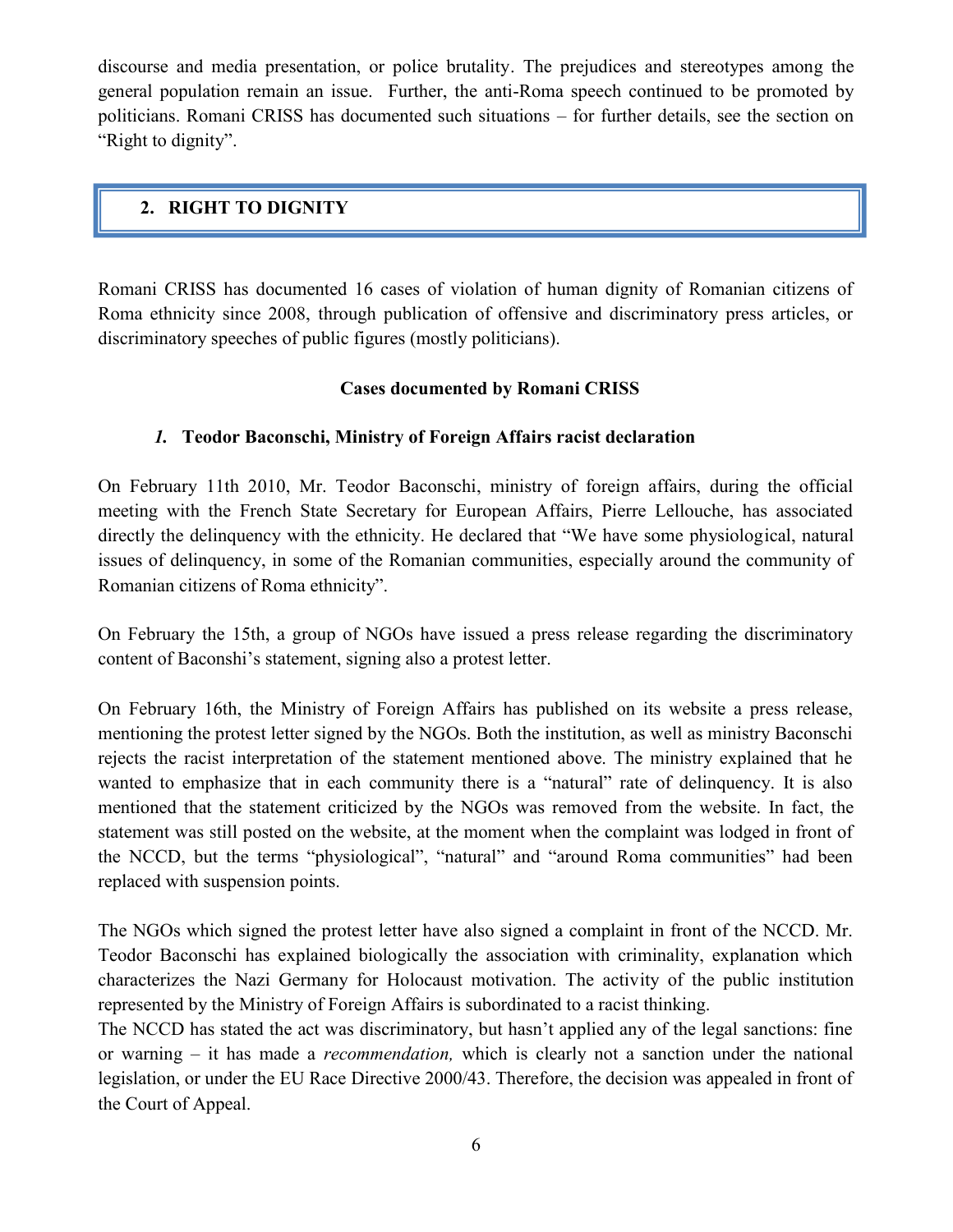#### *2.* **President Traian Basescu racist statement, 2010**

Traian Basescu was in Slovenia, when he officialy declared the following: "we have a problem *which needs to be told and which makes difficult the integration of the nomadic Roma – very few want to work. Many of them, traditionally, live from what they steal. If we won't honestly recognize the problem which the ethnicity itself has, and the problems we have in knowing the ethnicity, we won't identify the solution to the problem. I was a mayor and I offered jobs to Roma who were settled at the outskirts of Bucharest. They didn't like it and they left to another place. Of course, these were jobs suitable for their background – salubrity.*

A complaint was sent to the National Council for Combating Discrimination, which has decided it exceeded its teritorial competence. In a similar case, where a declaration of a public figure was made in France, the NCCD has sanctioned the defendant.

The NCCD decision was appealed in front of Bucharest Court of Appeal. The appeal was approved by the court and the NCCD has to start a new investigation and pronounce another decision.

# **3. RIGHT TO LIFE**

#### **1. Agrişteu police abuse**

A young Roma man passed away in the context of a police intervention in Agrişteu, Mures county on 10 June 2012.

At around 7:00 PM on the day in question, following an intervention of police and gendarmerie enforcement officials, two Roma man were shot; one fatally. According to Romani CRISS interviews with the victim's relatives and members of local community, an altercation occurred among two minors, one Roma and one Hungarian. The father of the Hungarian child admonished the Romani child, and several members of the community gathered around, including the mother of the Romani child. Shortly afterwards, two police officers from the locality came to the location. An older brother of the Romani child tried to pull him out of the courtyard of a house but he was moved on, and the police officers used tear-gas spray against him.

Shortly afterwards, the police accompanied by members of the gendarmerie went to the Roma community, looking for the Romani child's brother. The police officers exclaimed: "This is him, get him!", indicating towards a Roma family who wasn't connected at all with the conflict described above. L.F. was in front of the house together with another individual. At the sight of the gendarmes approaching, his brother L,D, immediately shut the gates of the courtyard. The gendarmes forced entry through the gates, entered the courtyard and hit the family members, the father and his five sons. The family responded and L. D. was subsequently shot in the leg, above the knee, as well as in the back. According to testimonies several shots were fired, creating a chaotic situation. Seeing his brother shot, L.N.fought back, took an object and hit one of the gendarmes. As he turned and tried to run he was shot in the back, between the shoulder blade and the armpit. The bullet entered the area of his heart.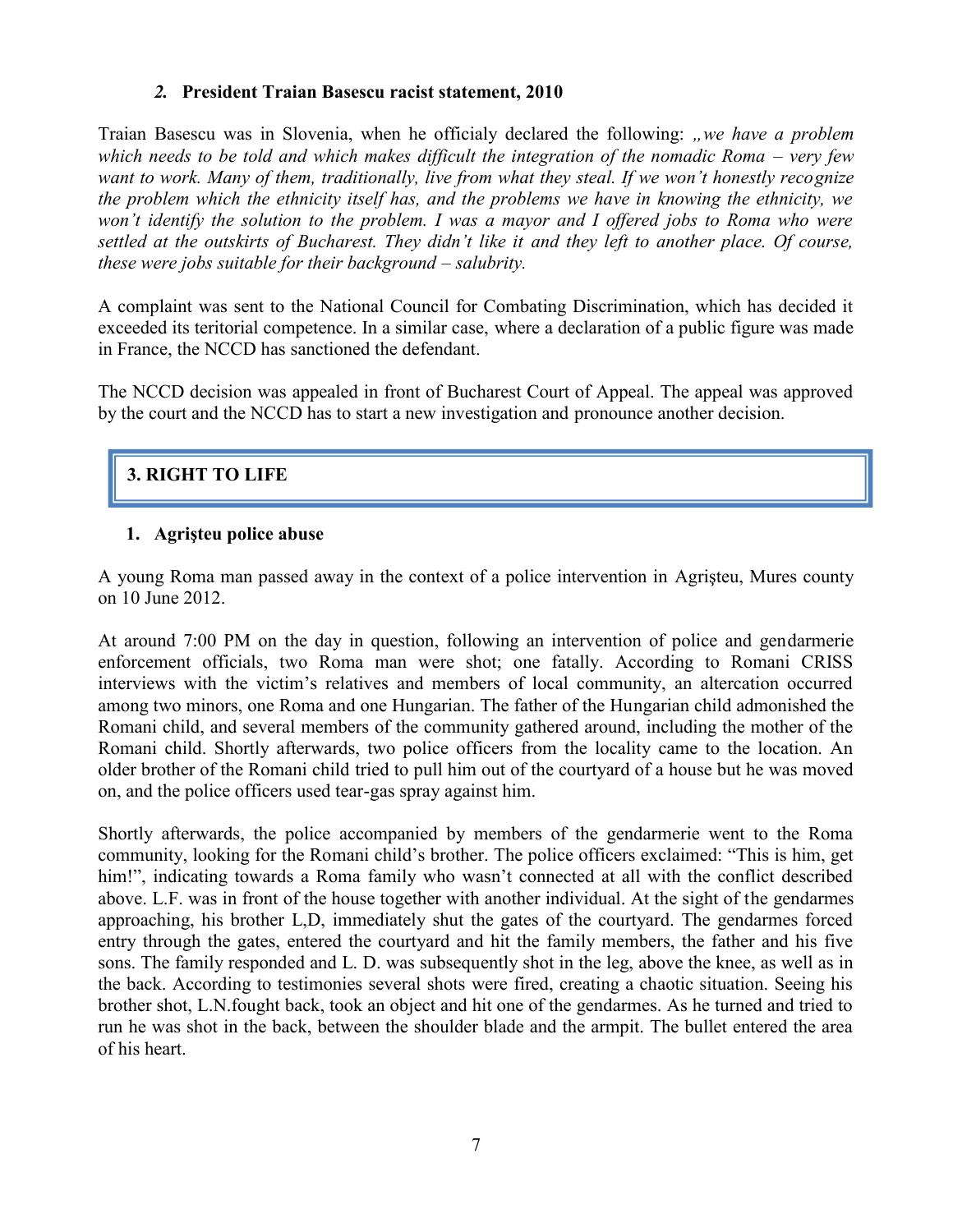Special force police (DIAS) were also present. According to testimonies, after the use of the firearms, all the family members as well as the other individual present in the courtyard were beaten. L. N., 18 years old, died.

The actions of the law enforcement authorities violate national and international legislation, International Covenant on Civil and Political Rights<sup>3</sup>.

### **2. Plumbuita police abuse**

On May 31 2012, between 16:00 and 17:00 hours, a 24-year-old Roma man was shot in his head by police officers whilst being pursued by police. The victim died. According to testimony from the victim's relatives and members of local community, several police teams from sections six and seven from Bucharest were trying to capture two suspects who had stolen construction materials. The pursuit took place in the Petricani-Tei area. The two men jumped into the Plumbuita Lake to evade capture. Ten policemen surrounded the lake. The pursuing policemen announced that they would shoot, after which they fired two shots in the air. A policeman then fired in the direction of the two men who were stationary, treading water. The victim R.D. located in water at about 10-15 metres from shore, was fatally shot in the head. The victim's body was recovered by divers after one hour of searching. The second suspect, who managed to swim approximately 30-40 metres across the lake, surrendered to police.

The actions of the law enforcement authorities violate national and international legislation, International Covenant on Civil and Political Rights<sup>4</sup>.

# **4. RIGHT NOT TO BE SUBJECTED TO TORTURE OR TO CRUEL, INHUMAN OR DEGRADING TREATMENT OR PUNISHMENT**

#### **1. Police abuse against Roma, Clejani-2008**

In Clejani, Giurgiu county, an incident involving a Roma family and the local police occurred.

A 16 year-old was having a relationship with a girl. After few months, she decided to move in with her boyfriend, in his family's home. The father of the girl complained to police that the girl was being retained against her will by the Roma family. The family went to the police, accompanied by the minor girl, where everyone, including the girl, declared the facts: that it was the girl's decision to live in the Roma family's home.

In spite of the facts mentioned above, after two days, around 1.00 p.m. representatives of special forces came into B. family's house. Mr. B.I. asked if they had a warrant, and their answer was, according to B.I.: "the warrant is the fist and the gun!" Afterwards, B.I. was hit in the face, while the representatives of the special forces were shooting around with rubber bullets and using pepper spray. B.I.'s 14 year-old son was shot in the buttock. The girl allegedly kidnapped was screaming, because she wanted to stay there, but the special forces' representatives grabbed her and took her away from there.

<sup>&</sup>lt;sup>3</sup> International Covenant on Civil and Political Rights, Article 6.<br><sup>4</sup> International Covenant on Civil and Political Rights, Article 6.

<sup>&</sup>lt;sup>4</sup> International Covenant on Civil and Political Rights, Article 6.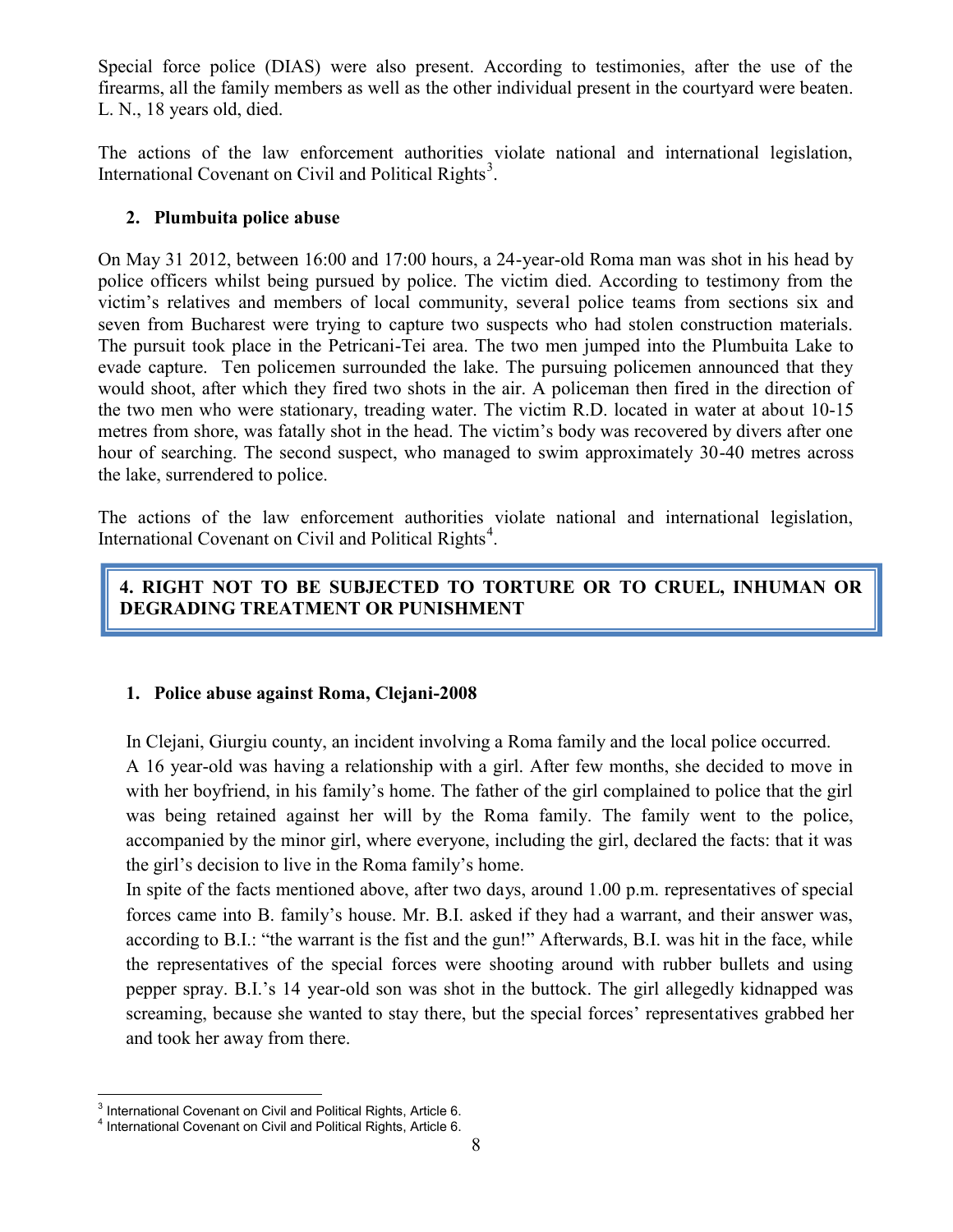The case is currently pending in front of the European Court of Human Rights.

# **2. Police abuse against Roma, Acas – 2008**

On the 4th of July, 2008, F.Z. was listening to music in his yard, when four police representatives showed-up and asked him to accompany them to the police precinct. Because F.Z. didn't know the reason why he was being called to the police precinct, he refused to accompany the four police representatives. Afterwards, F.Z. was threatened by the police men that he would be shot. Meanwhile, a neighbor and his son came up and started beating up F.Z. Although the police representatives were right there, seeing what was happening, they didn't interfere.

F.Z. was taken to the hospital by his family, because he had lost his conscience. The doctor treated him badly and told him to wait outside for the ambulance. Instead of an ambulance, a police car came, handcuffed F.Z., beat him up and took him by car to the police precinct. His wife, his 51 year-old father-in-law and his 13 year-old daughter were beaten up and taken to the police precinct also.

At the police precinct, F.Z., his wife and daughter were all beaten up by police representative for about an hour. F.Z. obtained a medico-legal certificate, which recommends 40-50 days necessary for recovery, after the injuries suffered.

Moreover, his wife, F.S., overheard the doctor who consulted her after the police abuse, saying that she was pregnant and lost the baby, as a result of the physical injuries.

Furthermore, the brother of F.Z., F.I., was also taken to the police precinct. The police representatives claimed that some neighbors pressed charges against him. F.I. was beaten up by police representatives for about two hour, and threatened to confess that he was guilty. Because F.I. refused to confess something he claimed he hadn't done, he was released.

The case is currently pending in front of the European Court of Human Rights – in Romania no criminal investigation was started against the police representatives.

#### **3. Police abuse against Roma, Racos – 2012**

According to the census conducted in 2002, Racos locality has 3178 inhabitants – 1822 are Hungarian ethnics, 693 Romanians and 659 Roma. According to the estimations of the Roma people, there are around 1000 Roma in the locality.

The relation of the Roma community with the mayor has been sensitive since many years ago. The mayor was arrested in the past for beating up Roma people. In 2011, a collective violence incident occurred. After a fight between a Roma family and the mayor's family, the non-Roma in the locality were incited to start violence against the entire Roma community.

Last year, the Mayor's Office from Racos has hired a private security firm – in the documentation arguing the necessity for hiring such firm, the Mayor's Office has stated clearly that such security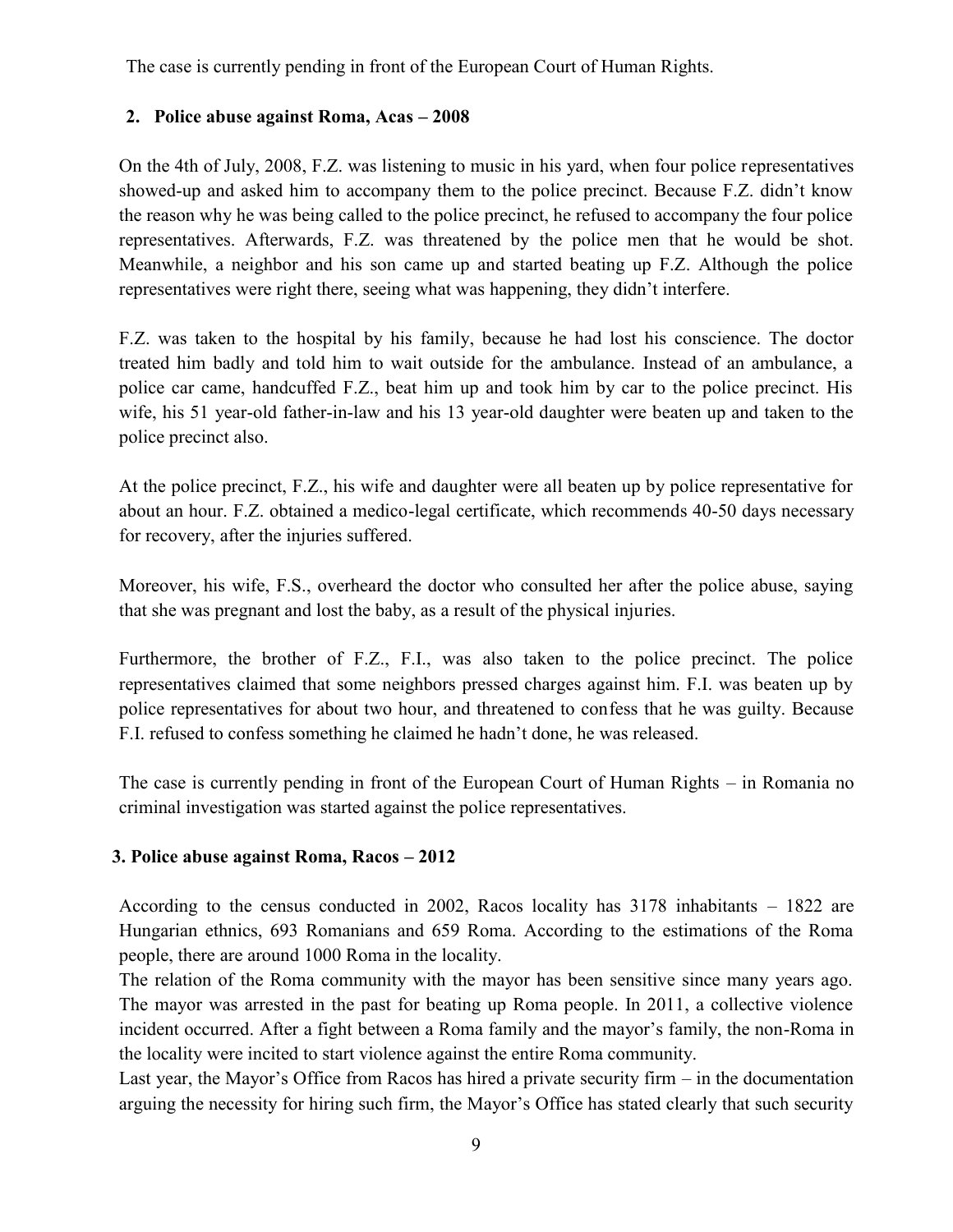firm needs to deal with the Roma community, whose members commit crimes. Basically, the Racos Mayor's Office is paying, out of public funds, a private company to put into practice repressive measures against the members of a local community, and applies these measures based on the ethnic appurtenance of the citizens.

In April 2012, Romani CRISS has documented three cases of abuse against Roma in Racos, committed either by police representatives, either by employees of the private security firm, contracted by the Mayor's Office. Minors were also threatened and hit by the employees of the private security firm.

### **6. RIGHT TO A STANDARD OF LIVING ADEQUATE FOR THE HEALTH AND WELL- BEING (HOUSING; MEDICAL CARE)**

#### **Access to adequate housing**

Access to adequate housing remains an issue for the Roma communities. Starting with 2008, Romani CRISS has documented 22 cases in this field.

It comprises various aspects: lack of property documents, lack of all public utilities (running water, sewerage system, street lights, salubrity services), indirect limitation of access to school or medical unit and needs both a legal and social approach.

The public authorities, mainly, but also the local communities should take upon a better defined role in improving the exertion of the right to appropriate housing by ensuring minimal standards or by stopping the violation of this right, as well as by improving the housing standard for an important number of Roma people.

Considering that the living standard is greatly influenced by meeting minimal living standards, we believe that the infringement or limitation of the right to housing is a severe form of human rights violation.

A ministerial commission for Roma within the Ministry of Development and Housing was founded in 2006. Concepts such as environmental racism, residential segregation, were debated within the Ministry. Efforts were made to reactivate commission was reactivated in July 2010, in order to support the Ministry of Regional Development and Tourism to elaborate politics, programs and plans in the field of housing for disadvantaged groups (the Law on Housing). The efforts unfortunately failed, after a few meetings which took place. Further, the proposal for a new law on housing was not transparent at all. Currently, for the past years, it has been blocked, without any new information on the possible reactivation of the consultation, public debate or adoption.

#### **CASES DOCUMENTED BY ROMANI CRISS**

#### **1. Arbore case- discrimination in the field of housing**

Romani CRISS has filed a complaint to the National Council for Combating Discrimination, against all persons living in Arbore locality, Suceava county, who signed the request which stopped the process of reconstructing the houses of the Roma cohabitants, houses destroyed after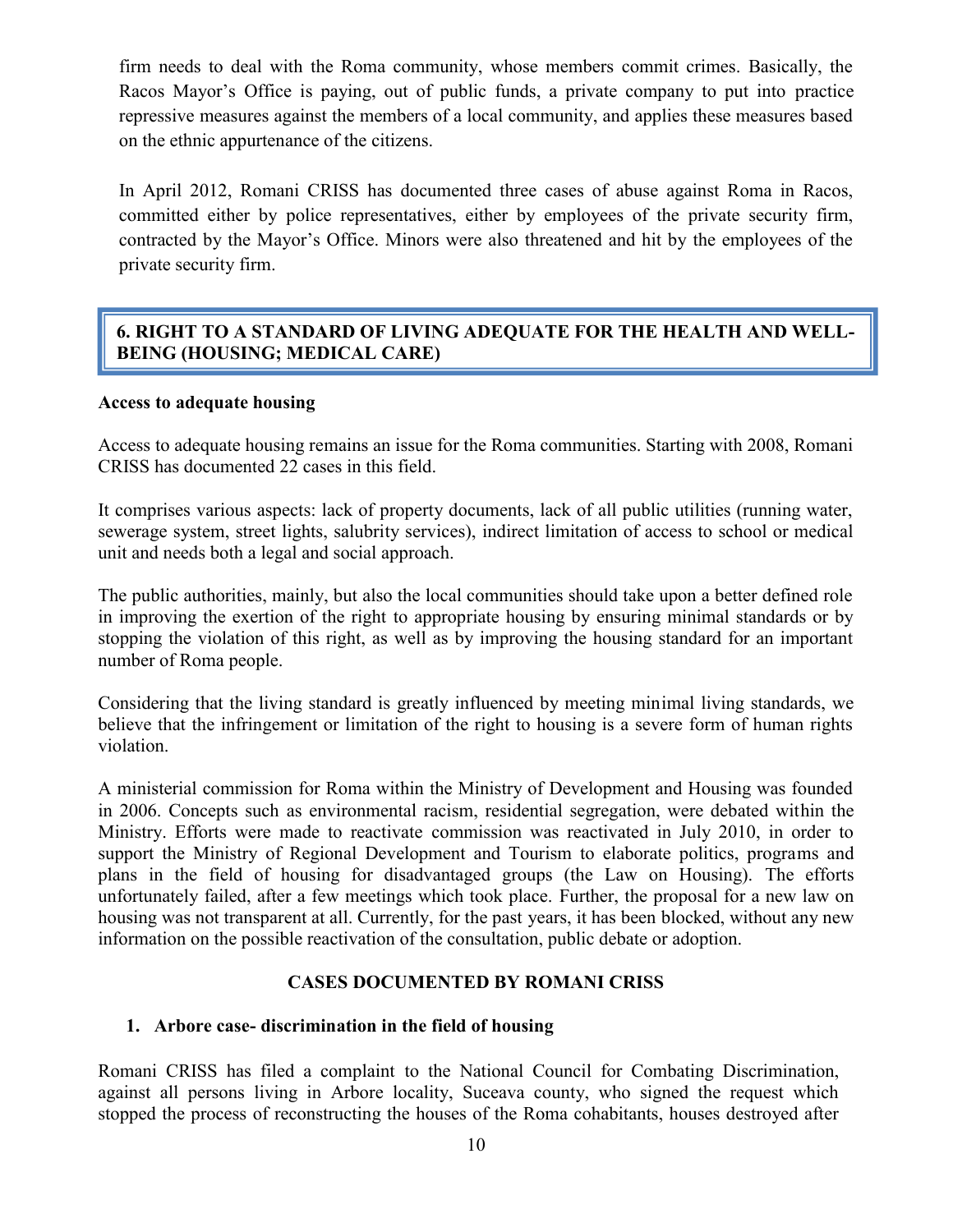the natural calamities, in the period July 24-27 2008. Furthermore, the complaint was lodged against the Local Council from the locality which, after the request signed by the "initiative group", hasn't changed the venue of the Roma and hasn't continued the process of rebuilding the houses of the Roma.

Arbore locality has to rebuild 23 houses, for which the Local Council had to approve a decision for the assignment of necessary land, belonging to the private property of Arbore locality.

As a result of the evaluations carried out, 19 technical calculation schedules were elaborated, for houses belonging to Roma families. There were recommended the measures of changing venues and rebuilding, due to the fact that the houses were places in a flooding area. It was decided that a certain amount from the state budget will be assigned to remove the effects of the natural calamities. In spite of all these, a group of citizens from the locality has sent a request for not adopting this decision "for the Arbore people of Roma ethnicity", because these persons didn't want to have Roma neighbors.

The result of this request was that the Local Council decision wasn't adopted, and the persons affected by floods find themselves in the exact same situation as after July 24-27 2008, living in the houses destroyed by the floods.

No decision of the National Council for Combating Discrimination was released yet.

# **2. Baia Mare Municipality – wall built separating Roma from the rest of the community; forced evictions**

In June 2011, the mayor of Baia Mare announced the municipality's intention to build a wall to separate a building inhabited almost exclusively by Roma from the other rest of the community. Romani CRISS, jointly with Sanse Egale Association and Amnesty International, have publicly condemned this illegal intention. Further, on the September 23 2011, CRISS has sent a letter to the National Council for Combating Discrimination, claiming the discriminatory behavior of the Baia Mare municipality.

On April 20 2012, the Municipality of Baia Mare issued summons ensuring that "no person or family will be evicted, and no house will be demolished without their consent". Also, to ensure, again, strictly from the legal perspective, that people at risk of eviction are offered alternative housing. The Municipality of Baia Mare specifies relocation options, but none adequate.

On June 1 2012, despite commitments made in writing by the Municipality, in Craica community were present representatives of Police and Baia Mare's Municipality, including the Mayor Chereches Catalin, who put a direct pressure on Roma to convince them to voluntarily leave the community and to move into social housing offered within CUPROM building. According to some Roma people, they were threatened to be left on the roads, that their houses will be demolished and they will not have a place to live, if they do not accept what is offered. One of Roma people living in Craica showed the Municipality's representatives the received summons, saying that "no person or family will be evicted, and no house will be demolished without their consent."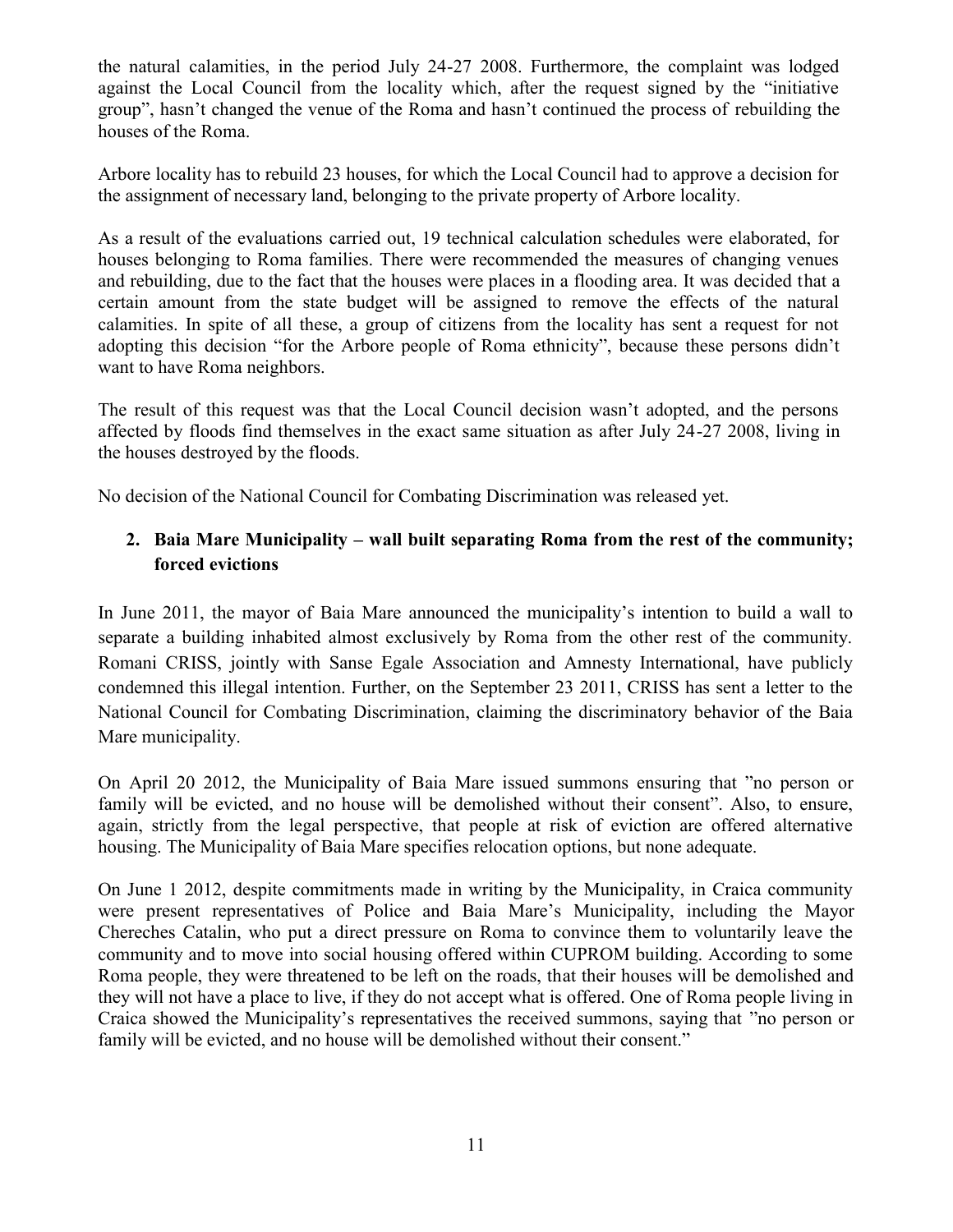On June 1 2012, a few tens of people who were moved from Craica into the Block no 2 within CUPROM, were intoxicated, after ingestion of substances found in homes that have been distributed, requiring hospitalization.

This critical incident, that involved many children, proves only the lack of interest regarding the rights of Roma persons. The lack of a minimum improvement of the space provided as a housing within CUPROM – block 2, is aggravated by the fact that in rooms where Roma were moved, there were left recipients with toxic content, which represents a breach of the provisions regarding chemical substances.

# **3. Cantonului forced eviction**

In March 2011, the National Railway Company has introduced an eviction action, without any warrant, against 500 Roma who live near the railway in Cluj Napoca, on Cantonului street. Romani CRISS has contracted a lawyer who represented the Roma. The court was rejected the action initiated started by the National Railway Company.

#### **Access to health care services**

The right to health, without discrimination, is strongly connected with the right to life and acknowledged in a host of international human rights documents. Refusal to provide medical treatment to Roma, negligence of the medical staff towards the Roma patients, ethnic segregation in hospitals, and inappropriate/abusive recoding of Roma ethnicity in medical or identification documents not only violate rights of Roma individuals but also have a negative impact on the health status of the Roma population as a whole, and undermine their human dignity and self-esteem. Discrimination and denial of the right to health and adequate healthcare contravenes the legal obligations of the Romanian state assumed by signing and ratifying the international treaties. Romani CRISS has dealt with the right to health in more depth since 2007-2008. Starting with 2008, Romani CRISS has documented a number of 8 cases of unequal access to health care services of members of Roma community, due to their ethnic background.

While for other areas legislation is adopted – even if its implementation is weak – the Ministry of Health hasn't tackled the discrimination issue in depth.

# **7. RIGHT TO EDUCATION**

During school year 2007-2008, Romani CRISS has monitored the application of the desegregation Order, NO 1540/2007. The results indicated teachers didn't know about its existence; not even all interviewed school managers knew about it. Roma parents didn't know that school segregation was prohibited by law, either. Although the Order established no segregated classes were to be formed at the level of  $1<sup>st</sup>$  and  $5<sup>th</sup>$  grade, this continued to be the case.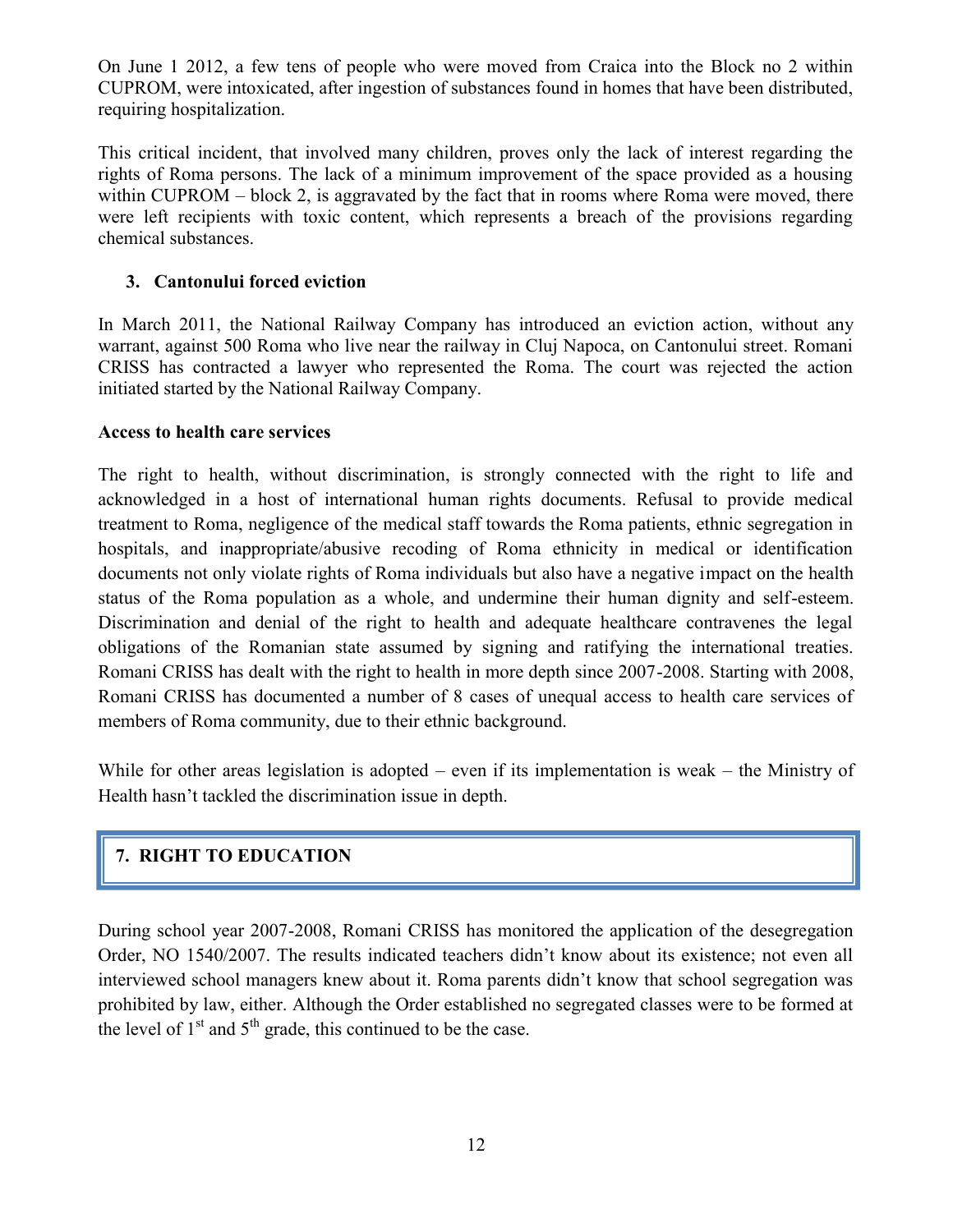In 2009, actors of the civil society have taken steps to found a commission within the Ministry of Education, which was supposed, among others, to monitor the application of the legislation against segregation.

Art. 14 of Annex no I of the 1540/2007 Order, mentions that a permanent working group should have been founded, which should have analyze the reports and elaborate methodologies and comprehensive programs to eradicate scholar segregation and its effects on a long term. This provision wasn't put into practice, and this is why Romani CRISS has proposed the already functional model of the Commission for Roma within the Ministry of Health, in order to found a commission within the Ministry of Education.

The commission would elaborate proposals for planning, organizing, coordinating and monitoring the implementation of the Ministry of Education's strategy in the field of improving the quality of education for Roma, as well as analyzing the discrimination situations in schools, scholar segregation cases, in order to assure the principle of non-discrimination is applied in the Romanian educational system.

The Commission wasn't founded in 2009 as a result of bureaucratic issues, as well as because of political replacement within the Ministry of Education. The whole lobby process had to be restarted; up until now, there was no political will to establish this commission.

In spite of the existent domestic legislation, the practice of segregation is still a urgent matter to address.

#### **Ionita Asan School segregation**

In February, 2012, a complaint was lodged in front of the National Council for Combating Discrimination, as well as a civil action in front of Caracal court, against Ionita Asan school and the County School Inspectorate, with regard to the school segregation on ethnic and social category grounds, of the Roma children in  $1<sup>st</sup>$  B grade, as well as with regard to the unequal access to quality education of the Roma children in  $1<sup>st</sup>$  B grade, compared to the other children in  $1<sup>st</sup>$  A step-by-step and  $1<sup>st</sup>$  A traditional. The court rejected the action and the plaintiffs – Roma parents and Romani CRISS – have appealed the court decision. The case is still pending in front of the National Council for Combating Discrimination.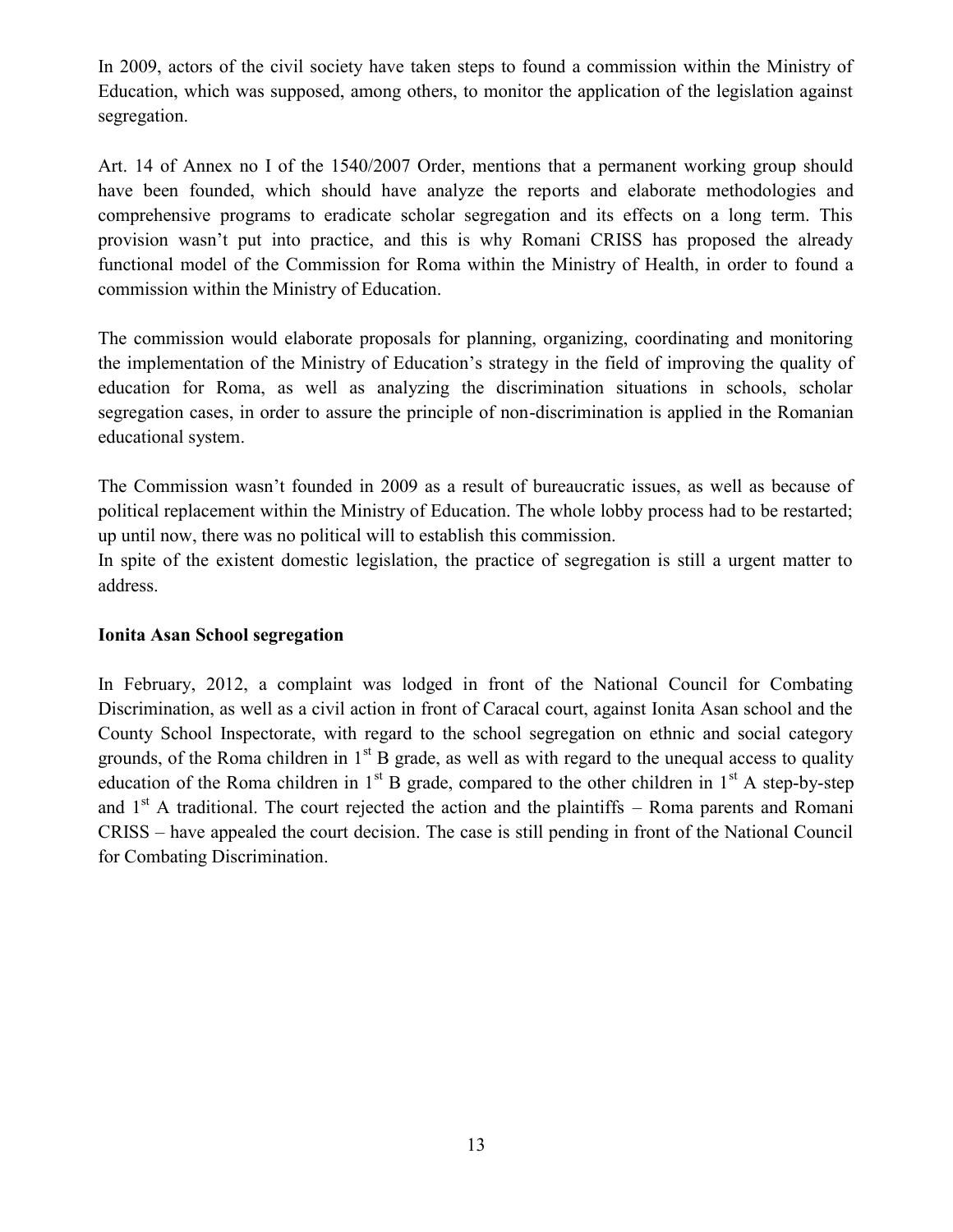# **Annex RECOMMENDATIONS Romania - Submission to the UN Universal Periodic Review**

15<sup>th</sup> session of the UPR - Human Rights Council

# **Submitting organizations encourage the Human Rights Council to take into consideration the following recommendations to be put forward to the Romanian Government:**

#### Anti-discrimination:

- 1. Discrimination through association, complicity to discrimination to be introduced in the Romanian legislation.
- 2. To include an obligation for the authorities to promote equality and to prevent discrimination in developing their activities. One of the conditions for providing benefits or signing contracts (by authorities) should be respecting and promoting the principle of equal treatment
- 3. Establishing a intern regulation system of the press, regarding the discriminatory press articles
- 4. Reviewing the procedure of nomination of the Steering Board members of the National Council for Combating Discrimination
- 5. Reviewing the procedure of the National Council for Combating Discrimination of solving complaints in order to assure a reasonable timeframe
- 6. Adopting a mechanism for monitoring the implementation of the National Council for Combating Discrimination's decision
- 7. To extend the active legal standing in criminal matters for NGOs which work for protection of human rights or justify a legitimate interest

#### Conduct of the law enforcement officials:

- 1. The Ministry of Justice and the Ministry of Interior to establish an office responsible for prosecuting cases of police abuse. Independent prosecutors need to be responsible for this type of cases, taking into account the prosecutors' reluctance to start criminal investigation against law enforcement officials' representatives.
- 2. The Ministry of Interior to periodically collect data on police abuse and misconduct. The Group created within the Institute for Research and Preventing Crimes should be reactivated. There has been a clear regress in the activity of the Group and its focus was changed within the past years. There are no regular meetings of the Group, and the cases of police misconduct are no longer discussed and analyzed by the Group. Internal ruling should be adopted, which should establish responsibility for this particular data collection.
- 3. The methodology for intervention in the multiethnic communities to be revised. NGOs which document cases of law enforcement officials' abuse should be consulted on this